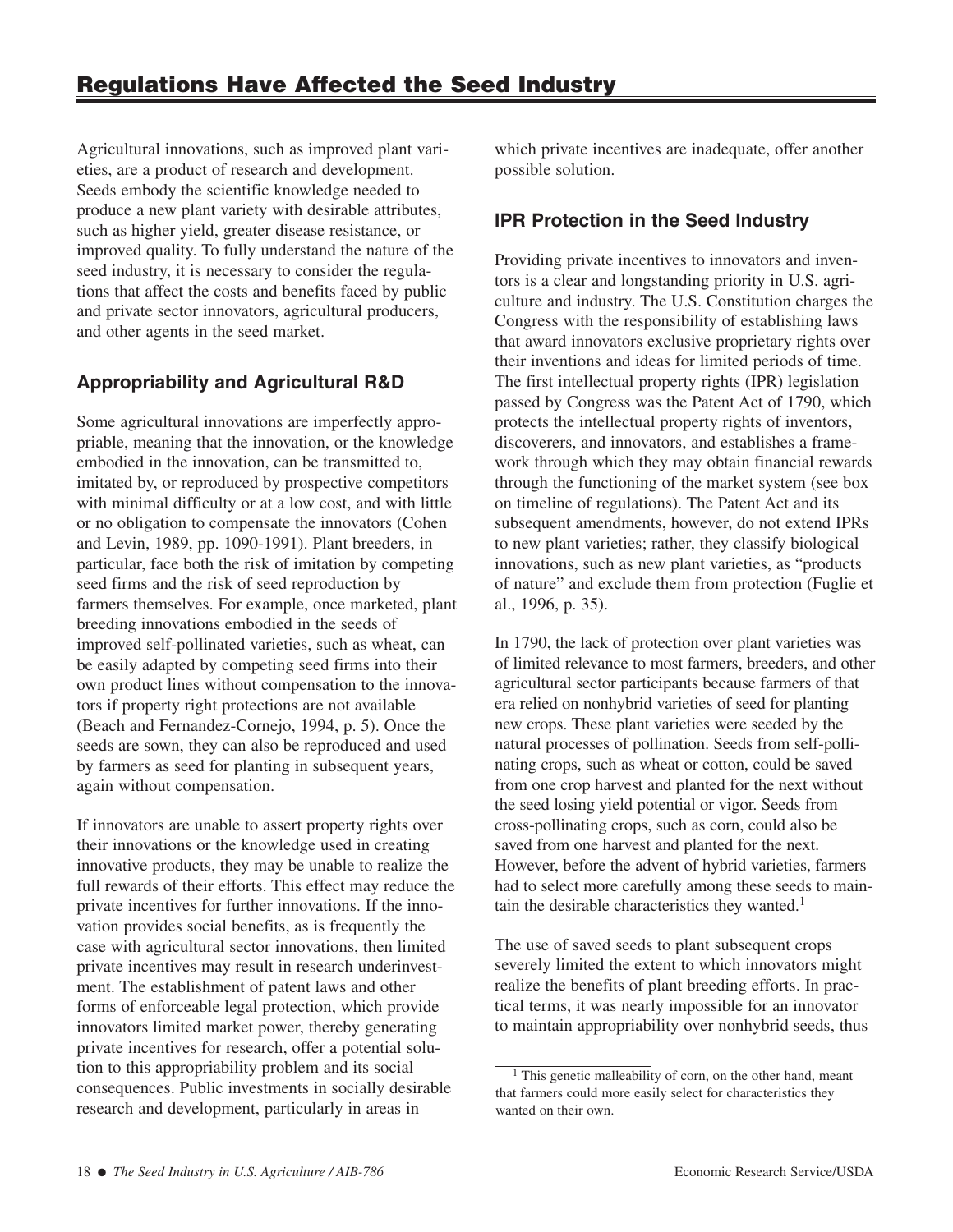### **Timeline of Regulations Related to Intellectual Property Rights to Plant Varieties**

**1790.** The first intellectual property rights (IPR) legislation passed by Congress was the *Patent Act of 1790*, which protects the intellectual property rights of inventors, discoverers, and innovators and establishes a framework through which these individuals may obtain financial rewards through a functioning market system. The Patent Act and its subsequent amendments do not, however, extend IPRs to new plant varieties; rather, they classify biological innovations, such as new plant varieties, as "products of nature" and exclude them from protection.

**1883.** One of the oldest international IPR agreements is the *Paris Convention for the Protection of Industrial Property* of 1883, which seeks to harmonize patent regimes among its 100 signatory countries. However, the convention provides its members only limited property rights protection for innovation of plant varieties and biological processes for plant production.

**1930.** The first IPR legislation enacted to specifically address issues of plant breeding was the *Plant Patent Act of 1930 (PPA)*. Administered by the U.S. Patent and Trademark Office (PTO), the PPA provides patent protection over asexually or vegetatively reproduced plant varieties. The PPA also includes patent protection for spores, mutants, hybrids, newly found seedlings, or plants found in an uncultivated state, and extends property rights for a period of 17 years.

**1952.** The *Patent Act of 1952 (PA)* extends patent rights to agricultural innovations under a much more general category that includes "any new and useful process, machine, manufacture, or composition of matter, or any new and useful improvements thereof." Patent protection under the PA covers agricultural machinery, equipment, chemicals, production processes, and similar inventions, and is termed "utility patent protection." More importantly, the PA's broad definition of what may be entitled to patent protection leaves an important opening for covering innovations in biotechnology and genetic engineering.

**1961.** The International Convention for the Protection of New Varieties of Plants was adopted in Paris, France, with the objective of providing intellectual property rights to the breeders of new varieties of plants. The Convention established the *International Union for the Protection of New Varieties of Plants* (UPOV—*Union Internationale pour la Protection des Obtentions Végétales*), an intergovernmental organization headquartered in Geneva, Switzerland. The Convention was revised in 1972, 1978, and 1991. The 1991 revision attempts to expand protection to address new issues in agricultural biotechnology.

**1960s.** The American Seed Trade Association formed the Breeders' Rights Study Committee to examine issues related to plant breeders' property rights. This effort helped enact the Plant Variety Protection Act in December 1970.

**1970.** *The Plant Variety Protection Act (PVPA)* grants breeders a Certificate of Protection that gives them exclusive rights to market a new plant variety for 18 years from the date of issuance. These exclusive rights are subject to a research exemption and a farmer's exemption.

**1971.** The Consultative Group on International Agricultural Research (**CGIAR**) is established as a key institution in the free international exchange of plant genetic materials. CGIAR, a global network of agricultural research centers, receives funding from multilateral agencies, governments of both industrialized and developing countries, and private foundations. Included within CGIAR's charter is the coordination of efforts to preserve plant genetic material and distribute these resources to research institutions in member countries.

**1980.** Breeders' rights were strengthened by the U.S. Supreme Court's 1980 decision in *Diamond* v. *Chakrabarty*, which extends patent rights to genetically engineered microorganisms, an important tool and product of biotechnology.

**1983.** FAO member countries passed Resolution 8/83, the International Undertaking on Plant Genetic Resources (the Undertaking), to ensure free access to genetic material whether existing in the public domain or developed commercially.

**1985-88.** A series of rulings by the PTO's Board of Appeals and Interferences widened the scope of patent protection for genetically engineered organisms by including plants and nonhuman animals. These rulings extend IPR to a wide range of new biotechnology products in the form of utility patents awarded under the PA. These products include seeds, plants, plant parts, genes, traits, and biotechnology processes.

**1994.** The *1994 amendment to the PVPA*, which went into effect in April 1995, brought the PVPA into conformity with international standards established by the International Union for the Protection of New Varieties of Plants and allowed the United States to ratify the 1991 International Convention for the Protection of New Varieties. Protection provided by Certificates of Protection extended from 18 to 20 years for most crops.

**2000.** A case involving Pioneer Hi-Bred brought before the U.S. Federal Court of Appeals reinforced plant breeders' intellectual property protection through protection certificates issued under the PVPA or through utility patents awarded under the PA. This ruling extended the options available to plant breeders seeking to assert property rights over their innovations.

**2001.** FAO members approved an International Treaty on Plant Genetic Resource for Food and Agriculture growing out of the International Undertaking in November 2001, although the agreement is subject to ratification by member states.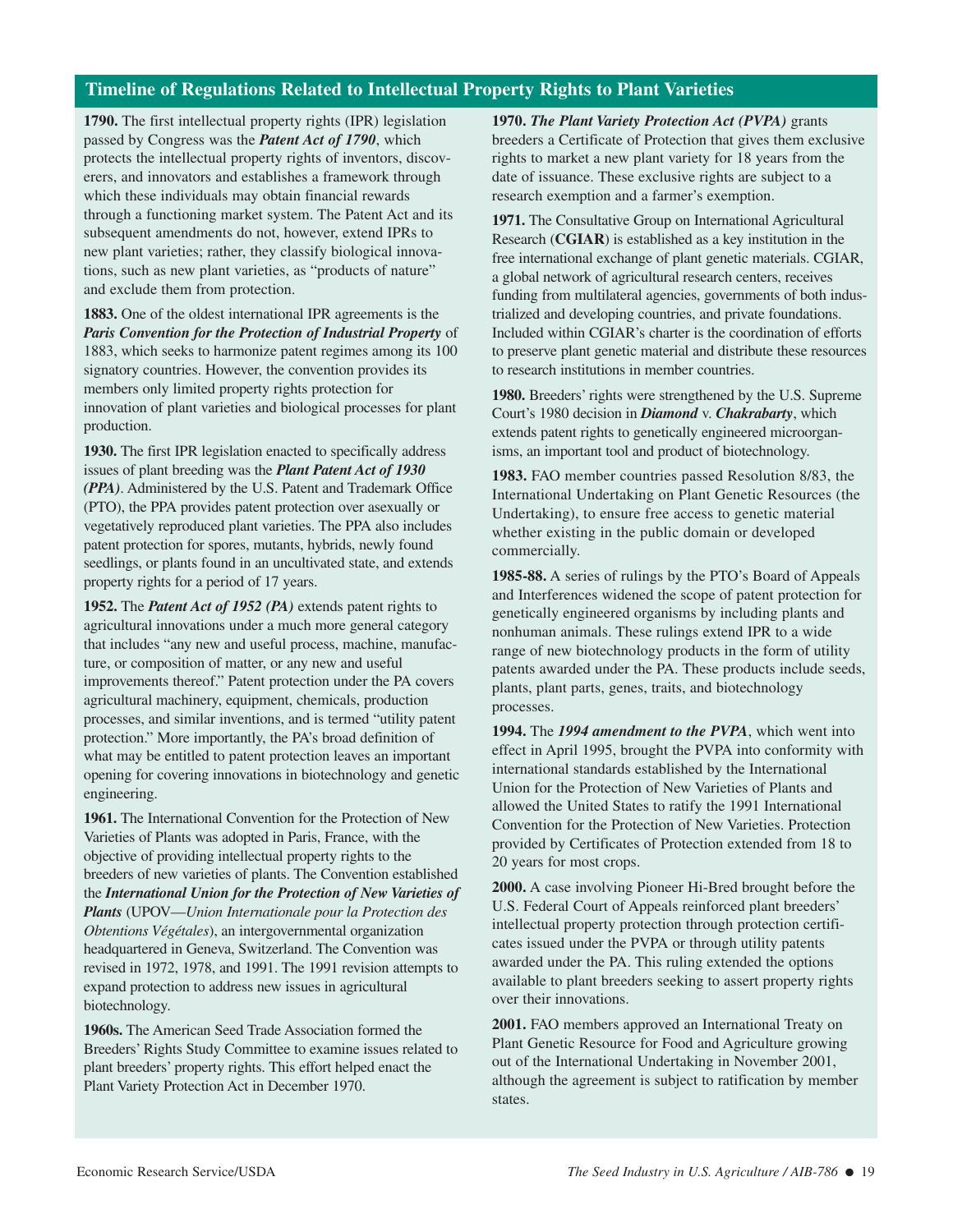limiting the role of an IPR regime where nonhybrid seeds play a central role in agriculture.

By the 1920s, the development of hybrid corn seed offered farmers an alternative to open-pollinated corn. Hybrids also proved beneficial to plant breeders: As long as the lineage of a hybrid remains known only to the breeder, the hybrid cannot be easily reproduced, thus providing the plant breeder with control and appropriability over the innovation. Moreover, seed saved and planted from the harvest of a hybrid crop tends to diminish in yield and vigor in subsequent harvests, thus ensuring breeders a continuous market for their seed so long as other higher performing hybrid seeds do not enter the market. The unique nature of hybrids led to extensive commercialization of the corn seed industry in the 1930s, even in the absence of a regulatory framework to protect new plant varieties.

The first IPR legislation passed to specifically address issues of plant breeding was the Plant Patent Act of 1930 (PPA). Administered by the U.S. Patent and Trademark Office (PTO), the PPA provides patent protection over asexually or vegetatively reproduced plant varieties. PPA specifically covers plants derived from parts of the parent other than its seeds or tubers, and thus covers plants that contain the exact genetic makeup as the parent plant. The protection includes spores, mutants, hybrids, newly found seedlings, or plants found in an uncultivated state and extends property rights for a period of 17 years (USITC, 1995, p. 16). Patent owners have the right to exclude others from reproducing their plants asexually or vegetatively and may enforce ownership through civil action brought against parties alleged to be infringing upon their patents. The PPA's explicit exclusion of plants that are sexually reproduced or propagated by tubers reflects the perception at the time that such varieties were not adequately identifiable, uniform, or stable enough to constitute varieties requiring patent protection.

The Patent Act of 1952 (PA) extended patent rights to agricultural innovations under a much more general category, which includes "any new and useful process, machine, manufacture, or composition of matter, or any new and useful improvements thereof" (35 U.S.C. § 101, in USITC, 1995, p. 16). The PA also includes patent protection for agricultural machinery, equipment, chemicals, production processes, and similar inventions and is termed "utility patent protection." The protection and exclusionary rights offered under

the 1952 PA are, under many circumstances, significantly greater than similar protections and rights offered by the 1930 PPA and the 1970 Plant Variety Protection Act. More importantly, the PA's broad definition of what may be entitled to patent protection left an opening for covering innovations in biotechnology and genetic engineering.

Still, neither the 1930 PPA nor the 1952 PA contained language that extended IPR to seed- and tuber-propagated varieties. In the early 1960s, the American Seed Trade Association (ASTA) formed the Breeders' Rights Study Committee to examine the issue, an effort that contributed to the enactment of the Plant Variety Protection Act (PVPA) in December 1970 (USITC, 1995, p. 16).

The 1970 PVPA grants breeders a Certificate of Protection that gives them exclusive rights to market a new variety for 18 years from the date of issuance. These exclusive rights are subject to two exemptions: (i) a research exemption, which allows the use of the seed to develop new varieties; and (ii) a farmer's exemption, which allows a farmer whose primary occupation is growing crops for sale to save seed from a protected variety to plant on the farmer's land, and to sell from that seed to another farmer whose primary occupation also is to grow crops (Strachan, 1992). Saved seed that is sold under exemption (ii) must meet the applicable State seed laws and must be labeled to show the variety name as protected under the PVPA. Further, the PVPA does not extend protection to fungi, bacteria, and first-generation hybrids. Like the 1930 PPA, the 1970 PVPA is enforceable through the actions of a protected variety's owner. To enforce protection, an owner of a protected variety may bring civil action against parties allegedly infringing on his/her property rights, and would typically seek an injunction to prevent others from further violations (USDA, AMS, 2000a).

The 1994 amendment to the PVPA, which went into effect in April 1995, brought the PVPA into conformity with international standards established by the International Union for the Protection of New Varieties of Plants (UPOV)2 and allowed the United States to ratify the 1991 International Convention for the Protection of New Varieties (Fuglie et al., 1996, p. 35). The amendment extends the length of protection

<sup>2</sup> Acronym from the French *Union Internationale pour la Protection des Obtentions Végétales*.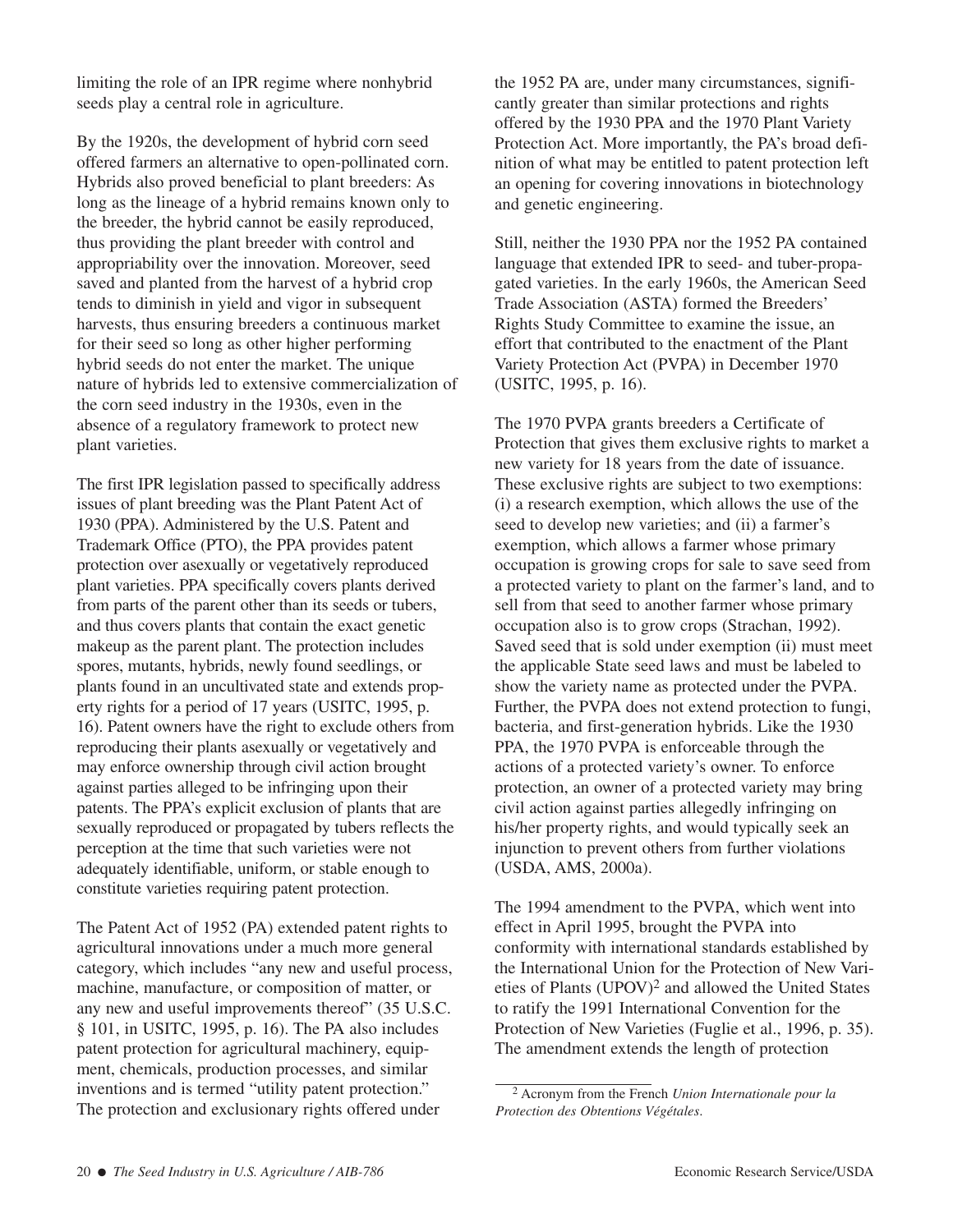provided by a Certificate of Protection from 18 to 20 years from the date of issuance for most crops (25 years for trees, shrubs, and vines) (USDA, AMS, 2000a). The amendment also prohibits farmers from selling saved seed of protected varieties without the permission of the variety owner (Fuglie et al., 1996, p. 35). In addition, the amendment extends protection to tuber-reproduced plants (such as potatoes). The amendment's introduction of an "essentially derived" plant variety category, which entitles such varieties to protection, is specifically designed to address technological advances made in biochemistry and genetic engineering that enable breeders to develop varieties that may differ on the basis of a single gene or micromolecule within the DNA structure. The category extends the definition of distinctness to include varieties of GE plants for which the uniqueness exists at miniscule levels, thereby providing property rights to plant breeders over even the smallest of genetic manipulations of their varieties (USITC, 1995, p. 16; USC, 1970, § 2401, 2541).

The PVPA affords IPR to plant varieties that are demonstrably "new, distinct from other varieties, and genetically uniform and stable through successive generations" and includes protection for both nonhybrid and hybrid seeds (USDA, AMS, 2000a).<sup>3</sup> According to the PVPA, distinctness, a key determinant of a variety's potential for protection, may be based on "one or more identifiable morphological, physiological, or other characteristics (including any characteristics evidenced by processing or product characteristics, such as milling and baking characteristics in the case of wheat) with respect to which a difference in genealogy may contribute evidence" (USDA, AMS, 2001a).

The PVPA is administered by USDA's Plant Variety Protection Office (PVPO). The PVPO is responsible for scrutinizing applications for Certificates of Protection, including information on the variety's lineage, genealogy, and breeding methodology, as well as seed or cell-culture samples and other proof of the variety's distinctness, uniformity, and stability. Plant breeders applying for protection of new wheat varieties must also submit information on the milling and baking characteristics of the variety (USDA, AMS, 2000a). Applications may be submitted by both domestic and

<sup>3</sup> This does not apply to open-pollinated corn because it would not be "genetically uniform and stable through successive generations."

foreign breeders seeking protection for their variety in the U.S. marketplace.

Breeders' rights were strengthened by the U.S. Supreme Court's 1980 decision in *Diamond* v. *Chakrabarty*, which extends patent rights to genetically engineered microorganisms, an important tool and product of biotechnology. In the case brought before the Supreme Court, the underlying question was whether a genetically engineered bacterium designed to digest and break down crude oil was a "product of nature" that was not covered by the Patent Act or whether it was a new invention for which a patent could be awarded. Among the arguments brought before the Court was the fact that patents had been previously awarded for compositions containing living organisms, such as microbial spores, vaccines, yeast compositions, and certain dairy products. Ultimately, the Supreme Court determined that GE microorganisms were, in fact, patentable (Schor, 1994, pp. 60-61). A series of rulings by the PTO's Board of Appeals and Interferences widened the scope of patent protection for genetically engineered organisms by including plants and nonhuman animals. These rulings extend IPR to a wide range of new biotechnology products in the form of utility patents awarded under the PA. Products protected under the rulings include seeds, plants, plant parts, genes, traits, and biotechnology processes (Fuglie et al., 1996, p. 35; USITC, 1995, p. 16).

Breeder's rights were extended further with the Supreme Court's 1995 decision in *Asgrow* v. *Winterboer*, which precluded farmers from selling protected seed without a license from the variety's owner for varieties developed before April 1995 and not covered by the PVPA's 1994 amendment. This decision, along with the PVPA amendment, addressed the issue of appropriability in terms of the threat posed to plant breeders not by competing firms but by farmers who save and reproduce nonhybrid seed from their own crops for resale purposes (Fuglie et al., 1996, p. 35).<sup>4</sup>

A more recent case involving Pioneer Hi-Bred brought before the U.S. Federal Court of Appeals in 2000 reinforced plant breeders' intellectual property protection through protection certificates issued under the PVPA

<sup>4</sup> This case is particularly relevant to the issue of genetically engineered nonhybrids such as herbicide tolerant "Roundup Ready" soybeans. Monsanto, the largest producer of these varieties, required farmers purchasing the soybean seed to enter into contracts that specifically prevented them from saving seed for future planting.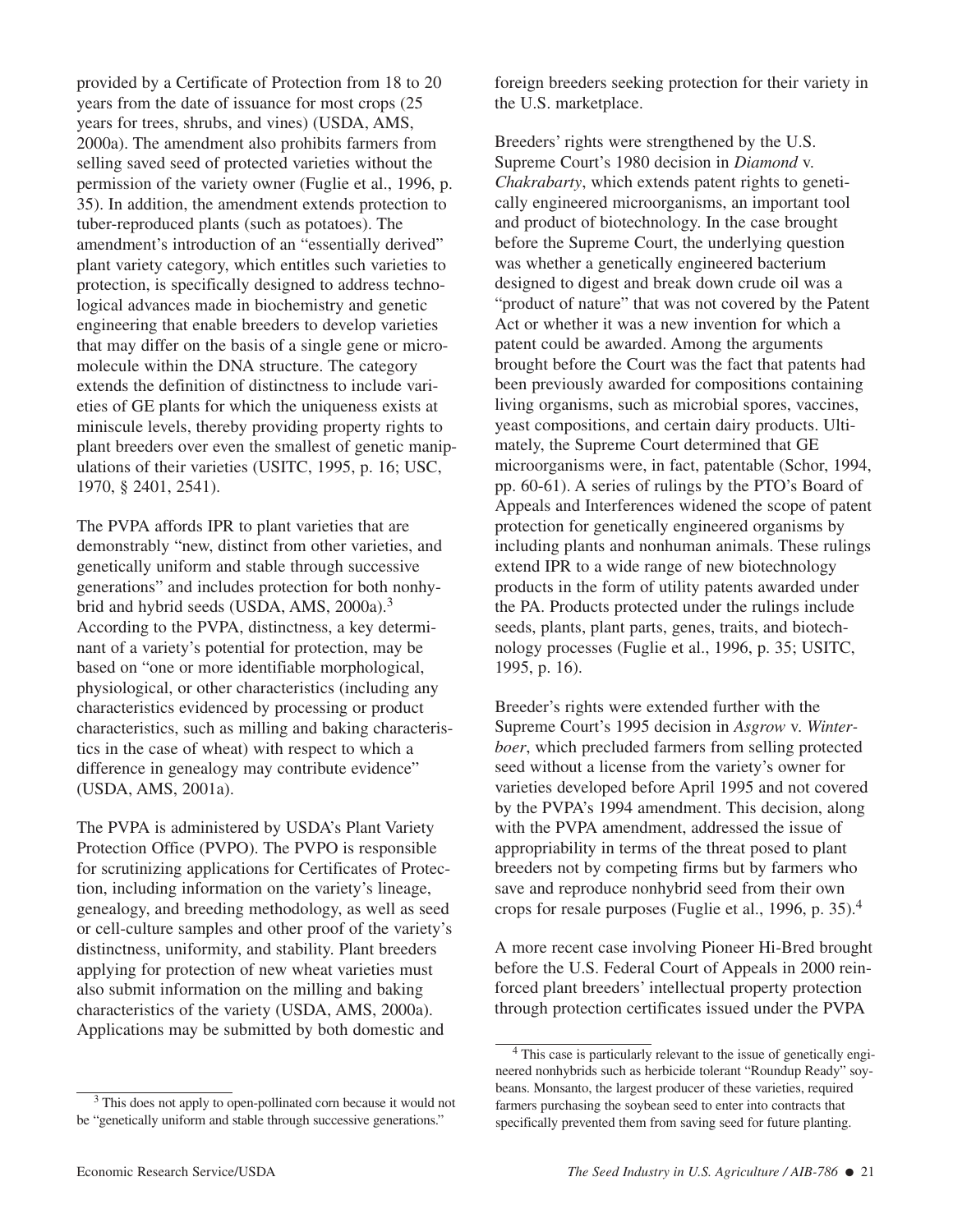or through utility patents awarded under the PA (*AgBiotech Reporter*, 2000). This ruling extended the options available to plant breeders seeking to assert property rights over their innovations.

Both legislative and judicial action have contributed to an IPR regime in the United States that provides an extensive set of incentives to developing new plant varieties: plant patents for asexually or vegetatively propagated varieties under the PPA; certificates of protection for sexually or tuber-propagated varieties under the PVPA; and utility patents under the PA. Although the number of plant patents issued under the PPA exceeds all other types of property protection awarded to plant innovators, the number of protection certificates and utility patents has increased significantly in recent years (Fuglie et al., 1996, pp. 36-37).

## **IPR in the International Context**

Although the U.S. IPR regime provides a comprehensive framework to protect plant breeders' rights and create incentives for plant breeding R&D, the relevance of the U.S. regime is better understood within an international context because the expansion of U.S. IPR has implications for genetic resource conservation worldwide. Historically, the United States and several other countries have facilitated the free exchange of plant genetic resources for research purposes as a means of increasing worldwide agricultural production and food security. However, the role of intellectual property rights in this context remains unclear and has been the subject of much international debate (USDA, ERS, 2000, p. 14).

A key institution in the free global exchange of plant genetic materials is the Consultative Group on International Agricultural Research (CGIAR), an international network of agricultural research centers established in 1971. CGIAR receives funding from multilateral agencies, governments of both industrialized and developing countries, and private foundations. Included within CGIAR's charter is the coordination of efforts to preserve plant genetic material and distribute these resources to research institutions in member countries. Historically, the free exchange of plant genetic resources has been important to the United States, not only because of its membership in CGIAR but also because of its need for access to genetic materials beyond U.S. borders. The relative lack of genetic diversity among indigenous plants makes the United States a "germplasm-deficient" country, and free exchange

ensures the United States continued access to genetic resources from other countries to support its extensive work in agricultural R&D (Day-Rubenstein and Heisey, 2001, p. 22). In fact, as a result of collection and breeding activities, the United States is currently a net supplier of plant germplasm to the rest of the world (Day-Rubenstein and Heisey, 2001, p. 18).5

The United States, however, is also committed to supporting plant breeders and private sector investment in plant breeding R&D, a commitment that is shared with many other countries. As a result, the United States is party to a number of international agreements and conventions designed to protect the rights of plant breeders. One such agreement, the Paris Convention for the Protection of Industrial Property (1883), seeks to harmonize patent regimes among its 100 signatory countries. However, the Paris convention provides only limited property rights protection for plant varieties and biological processes for plant production (Van Wijk, 1993, p. 17). The UPOV provides for a more explicit IPR regime to its 52 member states by extending protection to distinct, uniform, and stable plant varieties for a minimum of 15 years.<sup>6</sup> The 1991 Act of the UPOV convention attempts to expand protection to address new issues in agricultural biotechnology. For instance, the 1991 Act eliminates an exemption for essentially derived varieties, under which breeders who created new varieties by incorporating single genes into an existing protected variety did not require permission from the variety owner (Van Wijk, 1993, pp. 6-7). Out of 52 member states, only 23, including the United States, have become a party to the 1991 Act (UPOV, 2003).

The difficulty of balancing free access to plant genetic materials with protecting breeders' rights was apparent in 1983, when member countries of the United Nations Food and Agriculture Organization (FAO) passed Resolution 8/83, the International Undertaking on Plant Genetic Resources (the Undertaking), seeking to ensure free access to genetic material, whether existing in the

<sup>5</sup> For some quantitative results, see Smale and Day-Rubenstein (2002).

<sup>6</sup> UPOV is an intergovernmental organization headquartered in Geneva, Switzerland. UPOV was established by the International Convention for the Protection of New Varieties of Plants with the objective of protecting new varieties of plants through intellectual property rights. The Convention was adopted in Paris in 1961, and it was revised in 1972, 1978, and 1991. These revisions, or amendments, are referred to as the "1972 Act," "1978 Act," and "1991 Act" (UPOV, 2003).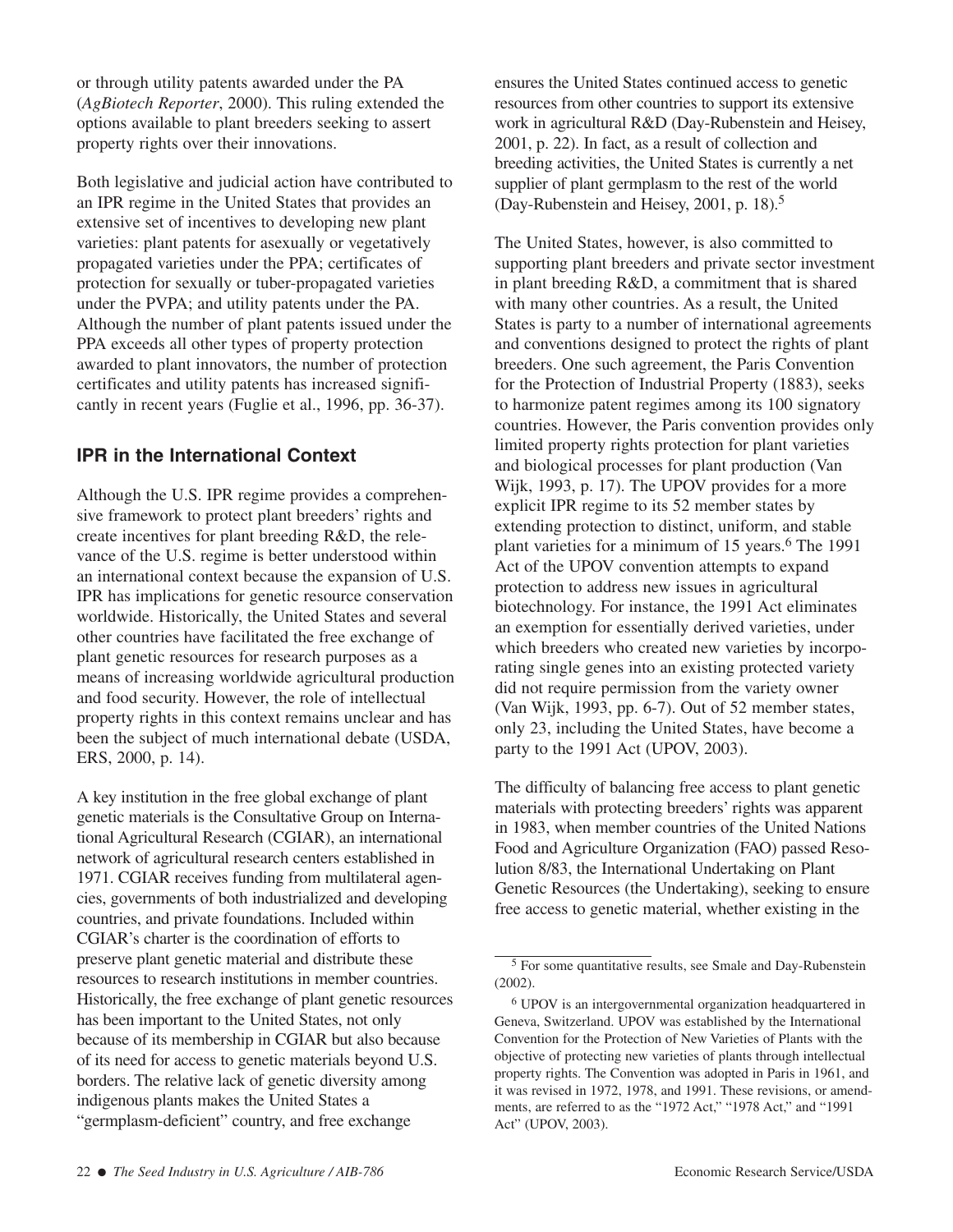public domain or developed commercially. As a result of objections from the United States and other FAO member countries, compliance with the resolution was deemed nonbinding on members. Disagreements arose during subsequent rounds of discussion on key issues related to plant breeding, such as compensating farmers, particularly in developing countries, for their contribution to past plant genetic improvements; protecting the rights of plant breeders over their inventions, ideas, and products; ensuring free and equitable access to genetic materials; and establishing programs to preserve diverse genetic resources for future use. Members approved an International Treaty on Plant Genetic Resource for Food and Agriculture growing out of the Undertaking in November 2001, although it is subject to ratification by member states (FAO, 2001).

The UN Convention on Biological Diversity (1992) also addressed issues relevant to plant breeding, such as the equitable use and preservation of plant genetic resources, although the convention's provisions relating to IPRs were found wanting by the United States and other members (Day-Rubenstein and Heisey, 2001, pp. 20-21; Van Wijk, 1993, pp. 26-27). The convention was signed by the United States in 1993 but has not been ratified by the U.S. Senate (Day-Rubenstein and Heisey, 2001, p. 22).

While FAO, the UN, and CGIAR efforts focus on preserving genetic diversity and, to the extent possible, making plant genetic material available worldwide, a new international regulatory regime is poised to establish a much stricter international IPR regime. The 1986 Uruguay Round of the General Agreement on Tariffs and Trade (GATT) established the framework for an initiative on trade-related aspects of intellectual property rights (TRIP). Under TRIP, member countries of the World Trade Organization (WTO) are required to update their IPR legislation to meet new international standards. These new standards include the protection of seed and plant varieties with patents or similar property rights (Day-Rubenstein and Heisey, 2001, p. 22). Moreover, the WTO's authority to sanction members for noncompliance with TRIP would enable the organization to more effectively enforce the initiative, resulting in a stronger international IPR regime that will reflect and support the present IPR regime in the United States.

### **Regulation To Ensure Seed Quality**

Along with the comprehensive framework designed to protect plant breeders' rights, the United States also

offers protections to farmers who purchase seed, directly or indirectly, from plant breeders. Because the quality of most seed cannot be determined by visual inspection, the risks associated with seed choice are high. U.S. farmers are protected by a comprehensive system to ensure seed quality.

Varietal registration, a key protection for farmers who purchase seed, provides a system for establishing a variety's genetic identity and its performance characteristics, such as yield or disease resistance. In the United States, plant breeders register varieties with Federal agencies responsible for awarding plant patents or protection certificates. These agencies can provide farmers with information on the characteristics of different varieties that might otherwise be overly complicated or difficult to obtain in the marketplace. U.S. plant breeders are not required to provide information on a variety's performance characteristics, which is typically ascertained through field tests (Tripp, 1998, p. 160). Field testing is mandatory, however, in cases involving the introduction of GE organisms.

Seed certification and quality testing also offer protection to farmers. Seed certification establishes the genetic purity of a seed, while quality testing ascertains such information as germination rates, moisture content, or seed size. Individual States oversee the process of seed certification through State agencies, such as agricultural extension services; State agricultural departments; or independent bodies, such as crop improvement associations. The certification system is not a rigorous process of mandatory testing; rather, seed companies are required to adhere to truthful labeling provisions that permit companies to sell seed as long as seed quality information is completely disclosed on the packaging. This labeling provision is considered highly effective (Tripp, 1998, p. 164).

### **Environmental and Consumer Protection**

Much like the laws that protect plant breeders' property rights and the interests of farmers, a regulatory framework provides protection for the environment and for consumers of agricultural commodities. These laws are particularly relevant in light of the expanding role of biotechnology in U.S. agriculture.

The Animal and Plant Health Inspection Service (APHIS) of the U.S. Department of Agriculture plays a central role in regulating the release of agricultural